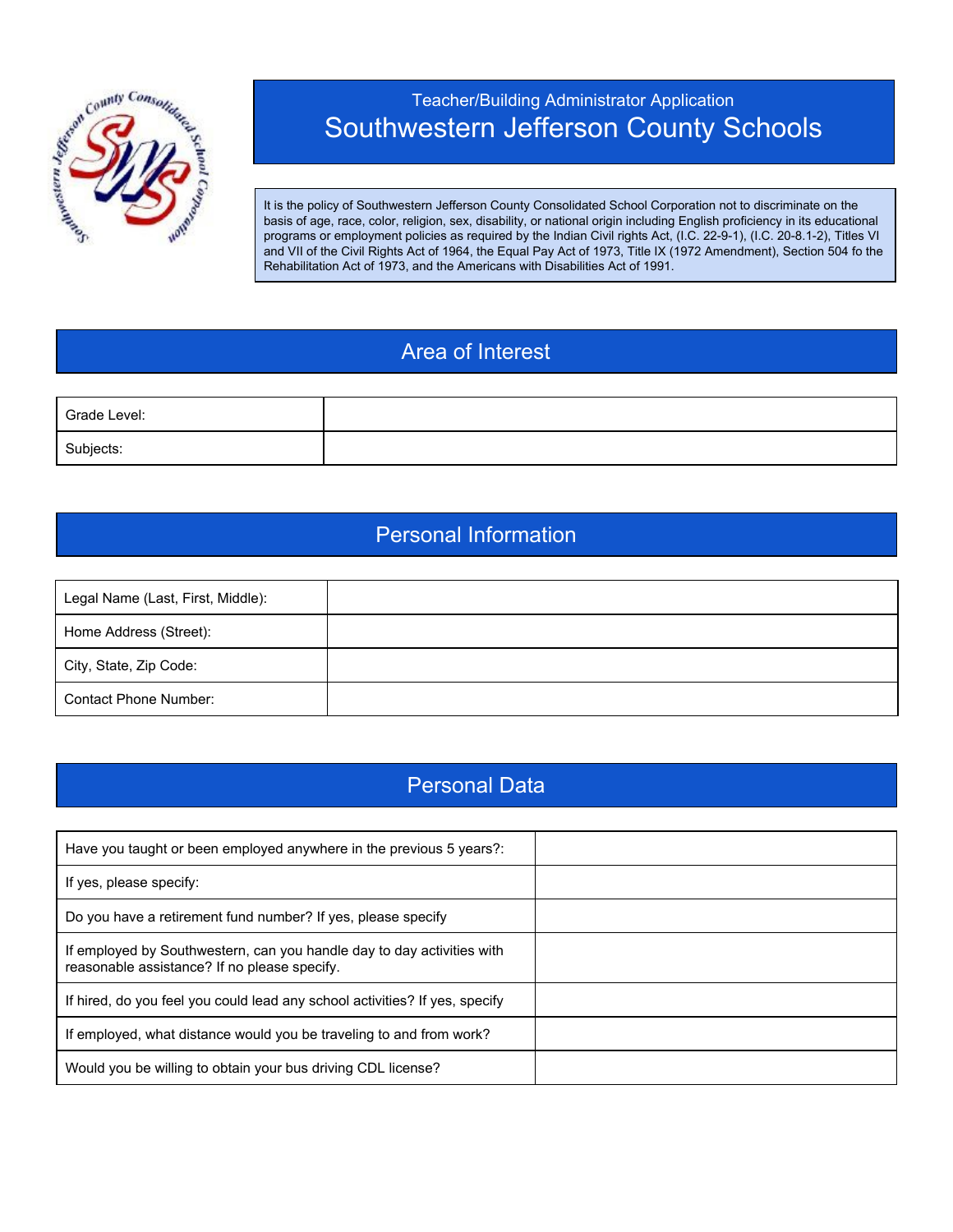# License Information

| License Area<br>(Ele/Secondary/Admin) | License<br>Number | Expiration<br>Date | Major | Minor | Endorsements |
|---------------------------------------|-------------------|--------------------|-------|-------|--------------|
|                                       |                   |                    |       |       |              |
|                                       |                   |                    |       |       |              |
|                                       |                   |                    |       |       |              |

# Additional Background Questions

| Question<br>If you answer "yes" to any of the below questions, please provide an explanation on a separate sheet. Include the<br>date of the incident, charge, court action taken, the offense in question, and the address of any court involved.               | Answer<br>(yes or no) |
|------------------------------------------------------------------------------------------------------------------------------------------------------------------------------------------------------------------------------------------------------------------|-----------------------|
| Are you presently being investigated or under a procedure to consider discharge for alleged<br>misconduct by your current employer?                                                                                                                              |                       |
| Have you ever been reprimanded, disciplined, discharged, or asked to resign from a prior<br>position?                                                                                                                                                            |                       |
| Have you ever resigned from a prior employer under circumstances involving your employer's<br>investigation or alleged sexual conduct with another person, mishandling of funds, or criminal<br>conduct?                                                         |                       |
| Have you ever been charged with or investigated for physical or sexual abuse of another<br>person?                                                                                                                                                               |                       |
| Have you ever been convicted of a misdemeanor and/or felony, or ever entered a plea of<br>guilty or a plea of "no contest", or has any court ever deferred further proceedings without<br>entering a finding of guilty or placed you on probation for any crime? |                       |

# Educational Background

#### **Undergraduate**

| <b>Institution</b> | <b>Dates Attended</b> | <b>Minor/Major</b> | Degree & Date |
|--------------------|-----------------------|--------------------|---------------|
|                    |                       |                    |               |
|                    |                       |                    |               |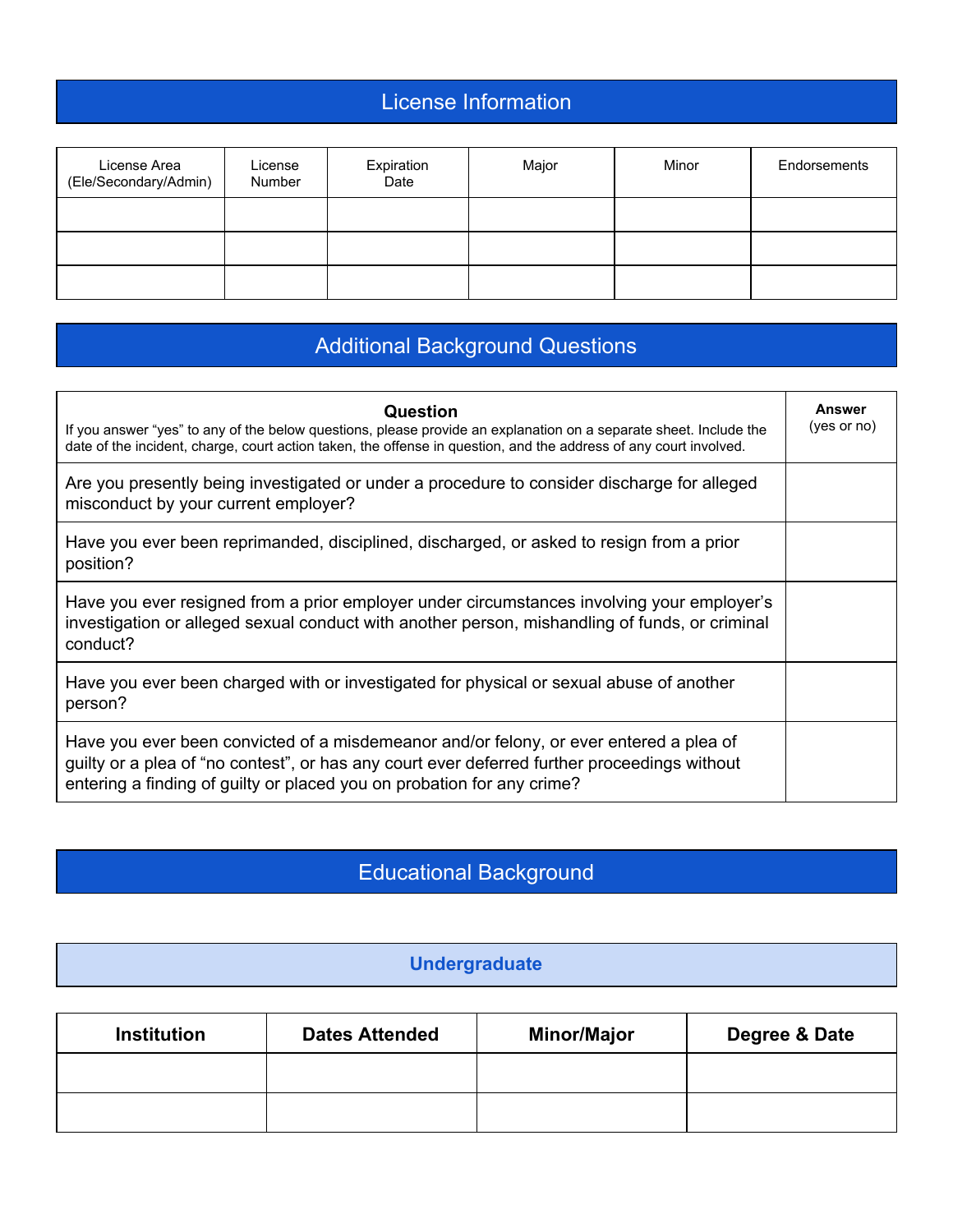| $\sim$ |
|--------|
|--------|

| <b>Institution</b> | <b>Dates Attended</b> | <b>Minor/Major</b> | Degree & Date |
|--------------------|-----------------------|--------------------|---------------|
|                    |                       |                    |               |
|                    |                       |                    |               |

**Additional Educational Preparation (including specialized seminars, workshops, etc.)**

| <b>Institution/Event</b> | <b>Dates Attended</b> | <b>Subject Matter</b> | <b>Degree or Certificate</b> |
|--------------------------|-----------------------|-----------------------|------------------------------|
|                          |                       |                       |                              |
|                          |                       |                       |                              |
|                          |                       |                       |                              |
|                          |                       |                       |                              |
|                          |                       |                       |                              |
|                          |                       |                       |                              |

### **Certifications Held**

| <b>Type / Description</b> | <b>State / Date</b> |
|---------------------------|---------------------|
|                           |                     |
|                           |                     |
|                           |                     |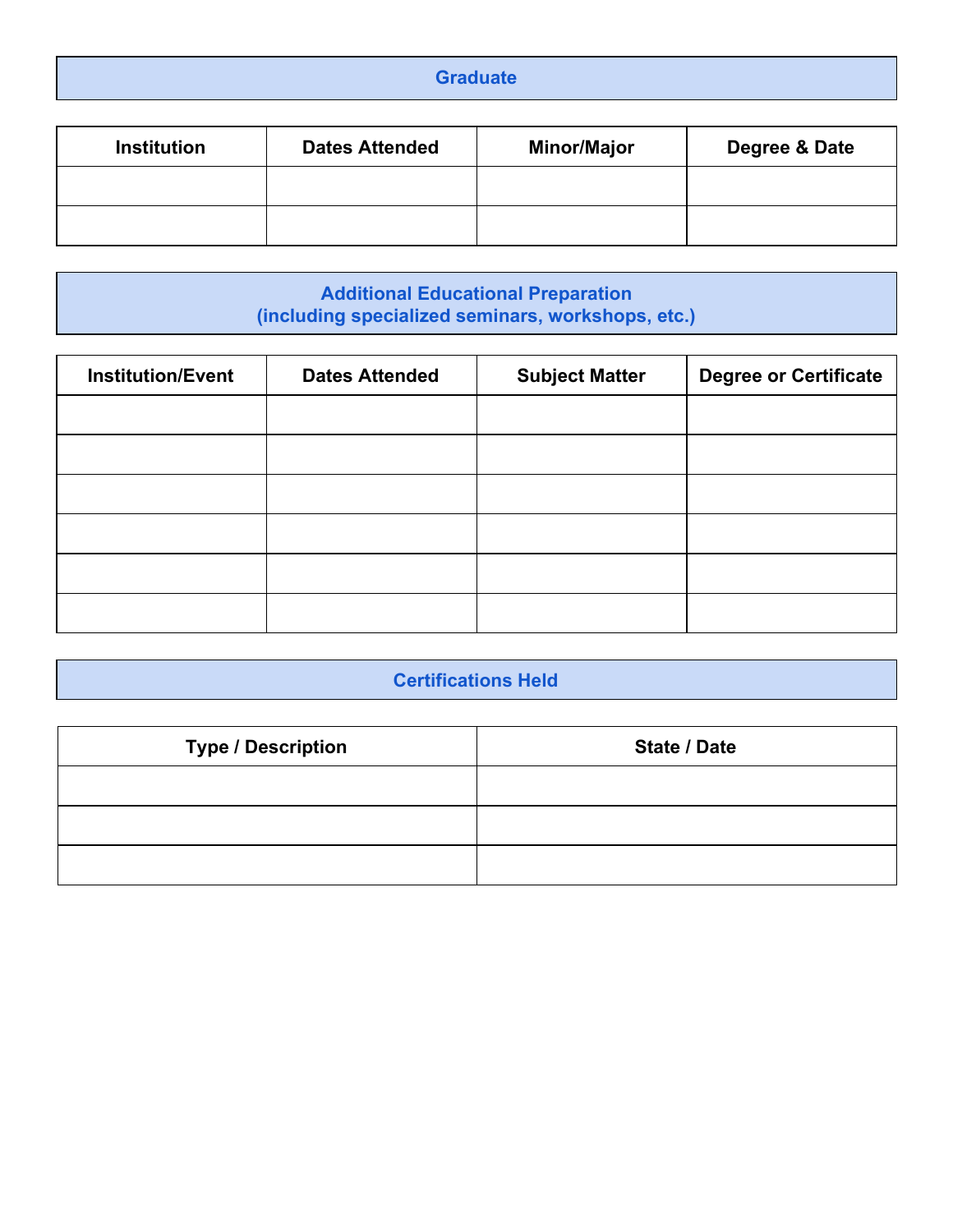# **Professional Background**

# **Employment Record**

**(Please list most recent first)**

| <b>Position</b> | Organization | <b>Enrollment</b> | <b>Dates</b> |
|-----------------|--------------|-------------------|--------------|
|                 |              |                   |              |
|                 |              |                   |              |
|                 |              |                   |              |
|                 |              |                   |              |
|                 |              |                   |              |

Total number of years of PUBLIC school teaching experience:

#### **Honors, Awards, Recognition**

**(List the Honors, Awards, Commendations, Elected or Appointed Office Held, and Any Other Recognition Received)**

| <b>Type / Description</b> | <b>Dates</b> |
|---------------------------|--------------|
|                           |              |
|                           |              |
|                           |              |
|                           |              |
|                           |              |
|                           |              |

| <b>Community Involvement</b><br>(List (3) community organizations in which you have been involved and any leadership positions you held) |  |  |  |
|------------------------------------------------------------------------------------------------------------------------------------------|--|--|--|
| <b>Organization / Description</b>                                                                                                        |  |  |  |
|                                                                                                                                          |  |  |  |
|                                                                                                                                          |  |  |  |
|                                                                                                                                          |  |  |  |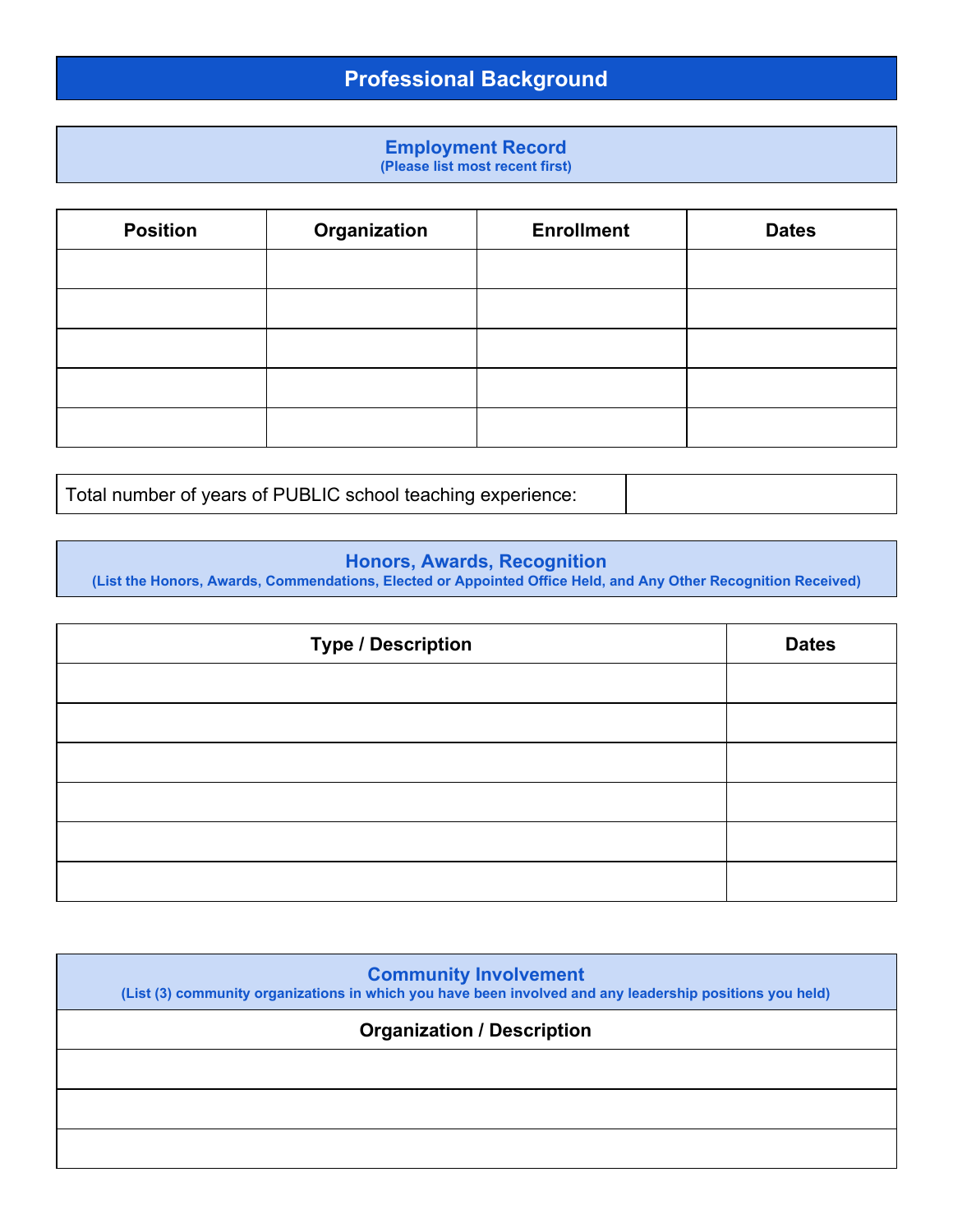#### **References**

| Please provide names of (5) persons who know your professional background and qualifications |                              |                      |              |
|----------------------------------------------------------------------------------------------|------------------------------|----------------------|--------------|
| <b>Name</b>                                                                                  | <b>Position/Organization</b> | <b>Contact Phone</b> | <b>Email</b> |
|                                                                                              |                              |                      |              |
|                                                                                              |                              |                      |              |
|                                                                                              |                              |                      |              |
|                                                                                              |                              |                      |              |
|                                                                                              |                              |                      |              |

## **Application Questions**

Please answer each of the below questions on a separate sheet and provide copies of your answers with your completed application form and resume.

- 1. Describe your management style on educational philosophy.
- 2. What strengths and talents do you possess to make you a successful educator?
- 3. What are your most significant professional accomplishments?
- 4. In what area(s) do you feel the least qualified?
- 5. Why do you want to work for Southwestern Jefferson County Consolidated School Corporation?